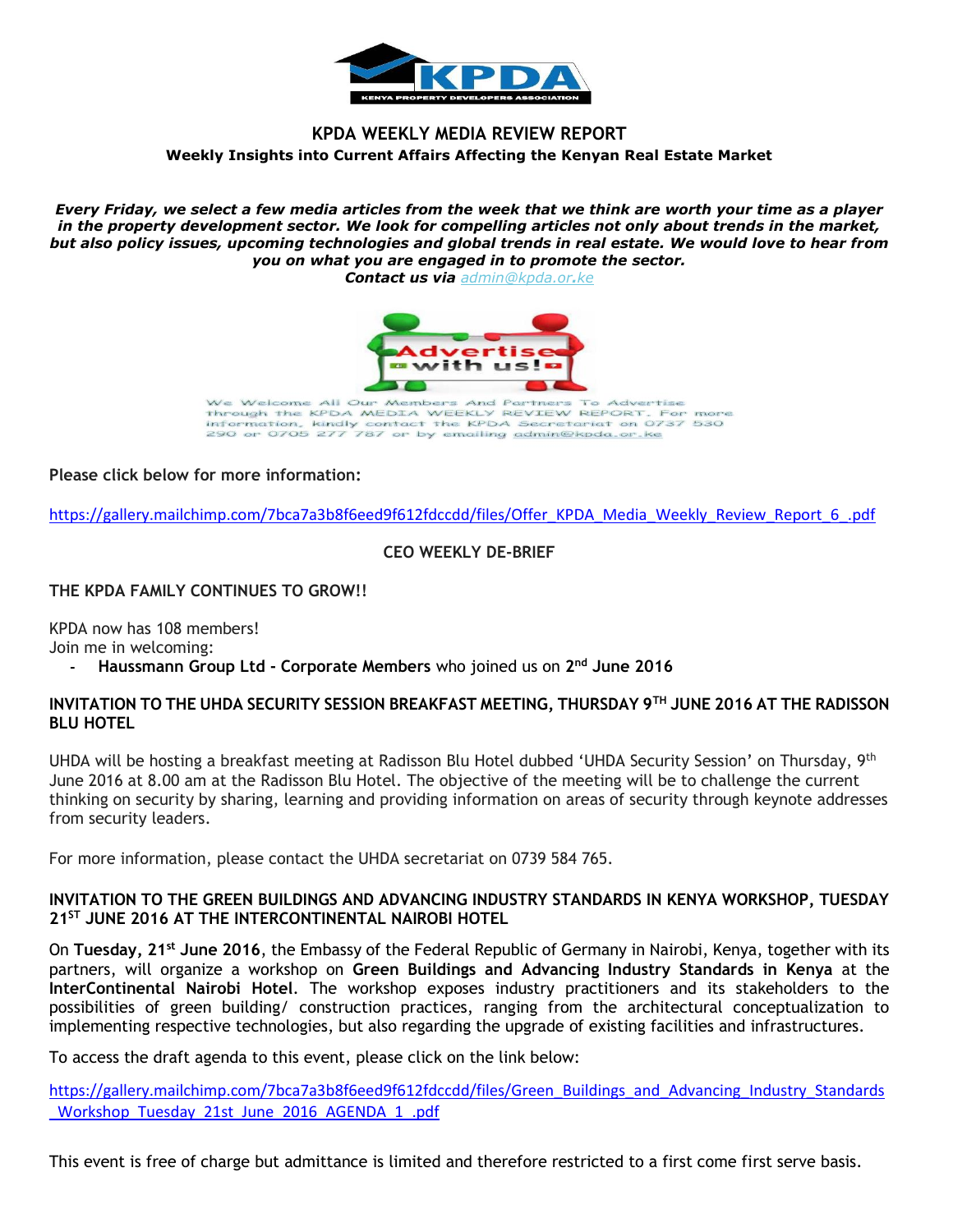### INVITATION TO THE KPDA 2 DAY WORKSHOP, TUESDAY 28TH JUNE AND THURSDAY 14TH JULY 2016 AT THE **SAROVA PANAFRIC HOTEL**



KENYA PROPERTY DEVELOPERS ASSOCIATION - 2 DAY WORKSHOP, TUESDAY 28TH JUNE AND THURSDAY 14TH JULY 2016

THEME: 'CAPITAL FUNDING AND STRUCTURING'



DATES: Tuesday, 28th June and Thursday 14th July 2016 VENUE: Sarova Panafric Hotel, Nairobi TIME: 7.00am - 1.00pm

DAY 1 Target Group: High level decision makers DAY 2 Target Group: Junior and middle level staff

#### **OVERVIEW:**

Decisions relating to financing the assets of a firm are very crucial in every business and the finance manager is often caught in the dilemma of what the optimum proportion of debt and equity should be. As a general rule there should be a proper mix of debt and equity capital in financing the firm's assets. Capital structure is usually designed to serve the interest of the equity shareholders.

KPDA has organized for a 2 day technical workshop for real estate developers, financiers and advisors to better understand how to structure a real estate investment transaction, optimize capital structures, and source foreign and local capital. The workshop includes sessions on sourcing financing, a technical training on developing an effective financial model and structuring local and offshore entities. The workshop targets a mix of high-level decision makers for the first day and junior and mid-level staff for the technical training to be held on the second dav.

The workshop will comprise of speakers and panelists from some of the following organizations:

- ❖ HF Group Ltd
- ❖ Fusion Capital
- ❖ Actis
- **S** BRITAM
- ❖ Kzanaka Ltd and
- ❖ Shelter Afrique

**CHARGES:** 

- KPDA Members: Kshs. 4 500 per member company representative per day. Offer of Kshs. 8, 500 for two people booked for both days
- Non-KPDA Members: Kshs. 6, 500 per company representative per day. Offer of Kshs. 10, 500 for two people booked for both days

Kindly RSVP (with payment) by latest Wednesday, 22<sup>nd</sup> June 2016 with the KPDA secretariat on telephone 0737-530 290 or 0705-277787 or by email to admin@kpda.or.ke and a copy to e.kayaki@kpda.or.ke.

NB:

- Please note that registration fees once paid are non-refundable and cannot be transferred to cater for the cost of attending future events.
- Participants who attend this event without an RSVP will be surcharged at the door
- Non Members will not be allowed to participate in this event without prior payment

To download this invitation flyer, please click on the link below: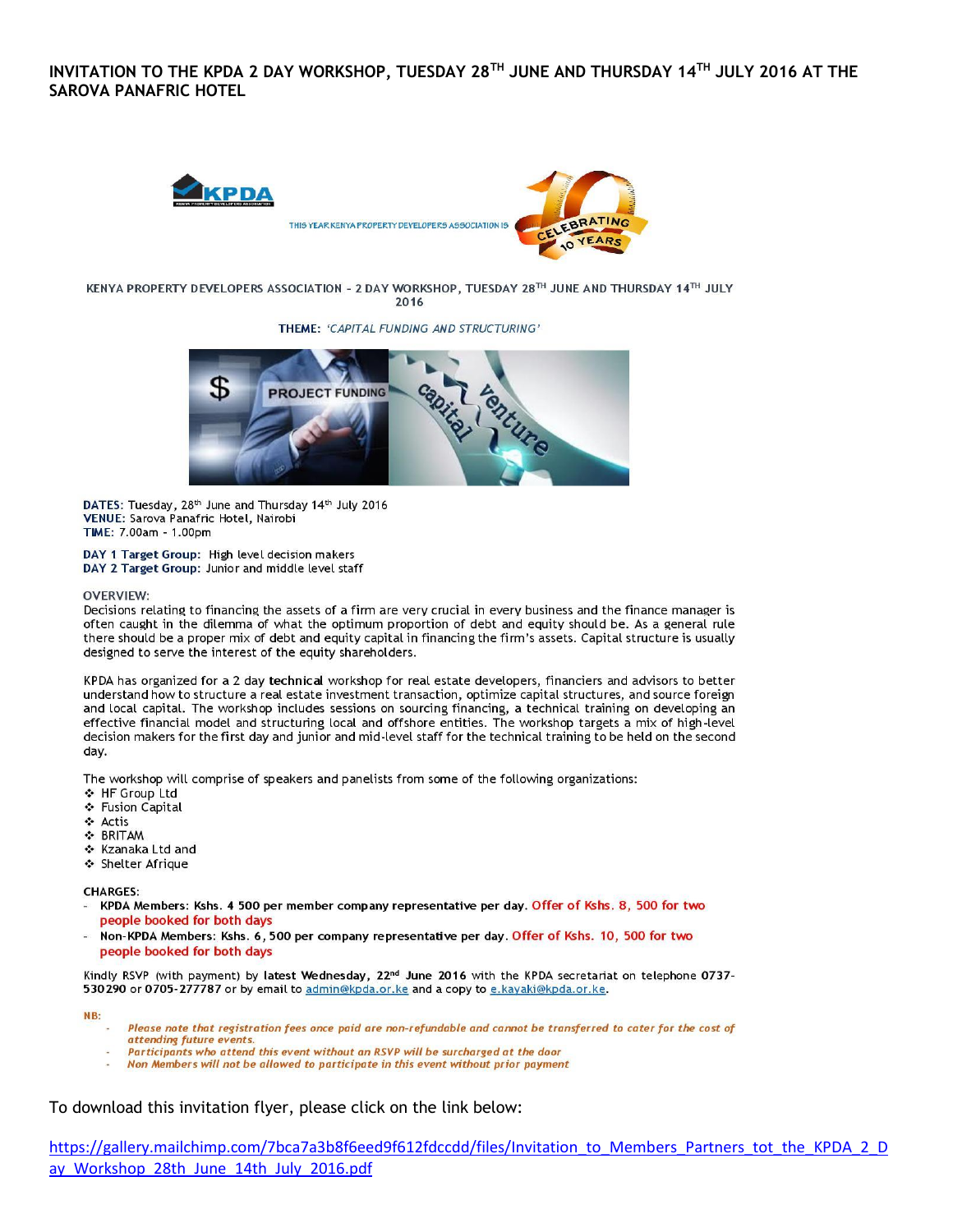# **REPORT ON THE 6TH PRESIDENTIAL ROUNDTABLE MEETING HELD ON 26TH MAY 2016**

Kindly click on the link below to download the report on the 6<sup>th</sup> Presidential Round Table Meeting that was held on 26<sup>th</sup> May 2016 at State House:

[https://gallery.mailchimp.com/7bca7a3b8f6eed9f612fdccdd/files/Report\\_on\\_the\\_6th\\_Presidential\\_Round\\_Table\\_Meet](https://gallery.mailchimp.com/7bca7a3b8f6eed9f612fdccdd/files/Report_on_the_6th_Presidential_Round_Table_Meeting_26th_May_2016.pdf) [ing\\_26th\\_May\\_2016.pdf](https://gallery.mailchimp.com/7bca7a3b8f6eed9f612fdccdd/files/Report_on_the_6th_Presidential_Round_Table_Meeting_26th_May_2016.pdf)

## **ENTRIES OPEN FOR THE WORLD-RENOWNED AFRICAN & ARABIAN PROPERTY AWARDS**

The African & Arabian Property Awards promote architecture, interior design, development and real estate sales across a comprehensive range of residential and commercial categories. Established for over 20 years, this is the world's most prestigious property awards programme, identifying the finest companies working in the property industry at both local and global level. Winners report their awards have resulted in an increase in business and revenue. Sponsors in 2016 include the Telegraph newspaper and Emirates airlines.

Entry is now open for a limited time to companies working in Kenya and across Africa as a whole. KPDA members have achieved impressive successes in the past.

If you think your company has what it takes to win an award, find out more now at [www.propertyawards.net](http://www.propertyawards.net/) or view categories and register at<http://propertyawards.net/registration>

# **INVITATION TO THE RE/MAX HERITAGE WORLD DIASPORA PROPERTY AND INVESTMENT CONFERENCE INCANADA 2016**

The Re/Max Heritage World Diaspora Property and Investment Conference will take place between 24th to 25th September 2016 in Toronto and the Expo and Tour will take place between 1st and 2nd October 2016 in Ottawa,Canada.

For reservations and queries, please contact **Faith Mwaura** through the telephone numbers **020 5284779** or **0718 756 254** or by email [fmwaura@remaxheritagediaspora.co.ke.](mailto:fmwaura@remaxheritagediaspora.co.ke)

Kindly click on the link below to get more information on this event:

[https://gallery.mailchimp.com/7bca7a3b8f6eed9f612fdccdd/files/ReMax\\_Heritage\\_World\\_Diaspora\\_Expo\\_Canad](https://gallery.mailchimp.com/7bca7a3b8f6eed9f612fdccdd/files/ReMax_Heritage_World_Diaspora_Expo_Canada_September_2016_FLYER.pdf) [a\\_September\\_2016\\_FLYER.pdf](https://gallery.mailchimp.com/7bca7a3b8f6eed9f612fdccdd/files/ReMax_Heritage_World_Diaspora_Expo_Canada_September_2016_FLYER.pdf)

If you are interested in sponsoring this event, please download the relevant document using the below link:

[https://gallery.mailchimp.com/7bca7a3b8f6eed9f612fdccdd/files/ReMax\\_Heritage\\_World\\_Diaspora\\_Expo\\_Canad](https://gallery.mailchimp.com/7bca7a3b8f6eed9f612fdccdd/files/ReMax_Heritage_World_Diaspora_Expo_Canada_September_2016_SPONSORSHIP_CATEGORIES.pdf) [a\\_September\\_2016\\_SPONSORSHIP\\_CATEGORIES.pdf](https://gallery.mailchimp.com/7bca7a3b8f6eed9f612fdccdd/files/ReMax_Heritage_World_Diaspora_Expo_Canada_September_2016_SPONSORSHIP_CATEGORIES.pdf)

### **THE VACANCY PAGE**

**HF GIZA SYSTEMS KENYA LTD - Vacancy for an Account Manager**

To download the vacancy, please click on the link below:

**MMC AFRICA LAW – Vacancy for a Chief Operations Officer**

https://gallery.mailchimp.com/7bca7a3b8f6eed9f612fdccdd/files/Vacancy Account Manager at HF Giza Systems Ke [nya\\_Ltd\\_25th\\_May\\_2016.pdf](https://gallery.mailchimp.com/7bca7a3b8f6eed9f612fdccdd/files/Vacancy_Account_Manager_at_HF_Giza_Systems_Kenya_Ltd_25th_May_2016.pdf)

To download the vacancy, please click on the link below:

[https://gallery.mailchimp.com/7bca7a3b8f6eed9f612fdccdd/files/Vacancy\\_for\\_MMC\\_Africa\\_Law\\_Chief\\_Operations\\_Of](https://gallery.mailchimp.com/7bca7a3b8f6eed9f612fdccdd/files/Vacancy_for_MMC_Africa_Law_Chief_Operations_Officer_25th_May_2016.PDF.pdf) [ficer\\_25th\\_May\\_2016.PDF.pdf](https://gallery.mailchimp.com/7bca7a3b8f6eed9f612fdccdd/files/Vacancy_for_MMC_Africa_Law_Chief_Operations_Officer_25th_May_2016.PDF.pdf)

**PROMOTIONAL OFFER FOR KPDA MEMBERS TO ADVERTISE IN THE KPDA MEDIA WEEKLY REVIEW REPORT AT A DISCOUNT!**

Dear KPDA Members, we are currently running a promotion valid for all our members in good standing to advertise in our *Media Weekly Review Report* at a 10% discount. **Members will now be paying Kshs. 13, 500 for their adverts to appear for a period of four (4) consecutive weeks**. Kindly contact the secretariat on 0737 530 290 or 0705 277 787 to make your booking.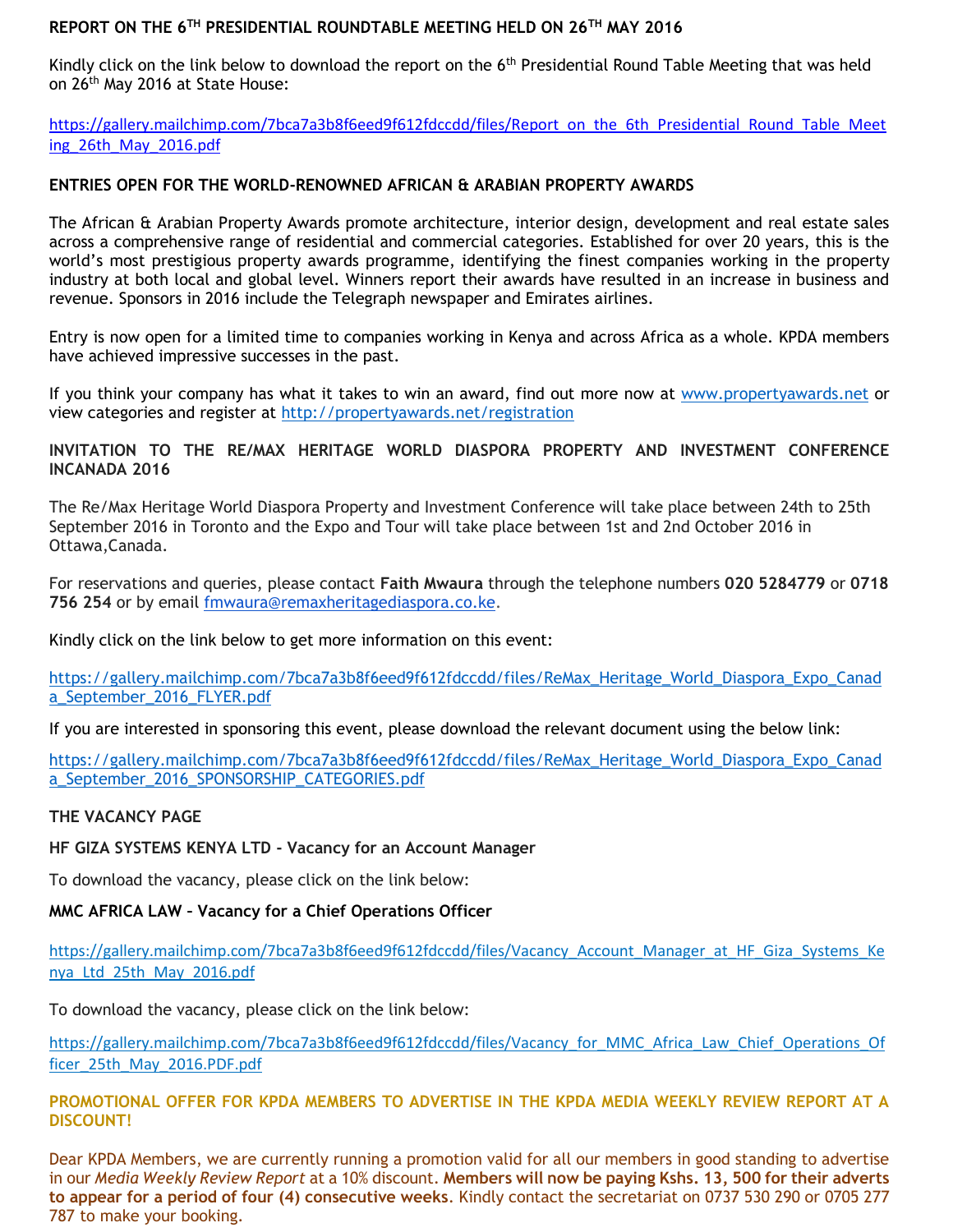**PROMOTIONAL OFFER FOR KPDA MEMBERS TO ADVERTISE IN** *THE DEVELOPER'S DIGEST* **IN 2016 FOR A DISCOUNTED FEE!!!**

We would like to invite our members to consider advertising their businesses in the KPDA newsletter, The Developer's Digest. With an audience of over 1, 500 contacts from the whole building and construction industry in Kenya, you are sure to attract interest for your business. For more information, please contact the KPDA secretariat on 0737 530 290 or 0705 277 787.

#### **May 30th**

**The People Daily |**Brian Mureithi |Monday 30th May 2016

#### **HIGH COST OF LAND SLOWING STATE PROJECTS, SAYS UHURU**

President Uhuru Kenyatta has urged residents along the Standard Gauge Railway (SGR) route to ignore escalating land prices as the project will eventually benefit them more. Speaking at Sultan Hamud on Saturday where he inspected Section 7 of the Mombasa-Nairobi SGR line, Uhuru regretted that land compensation disputes had impacted negatively on some critical projects such as the railway and power distribution initiatives by Kenya Electricity Transmission Company. [Read More](http://www.mediamaxnetwork.co.ke/business/224007/high-cost-of-land-slowing-state-projects-says-uhuru/)

**The People Daily** | Seth Onyango | Monday 30<sup>th</sup> May 2016

#### **LANDLORDS CRAFT SMARTER WAYS TO EVADE INCOME TAX**

Crafty landlords are using collection agencies to dodge taxation on rental income, *People Daily* has established. Property owners have sought agencies to manage their properties, making it easier to conceal financial transactions since tenants do not bank rent in landlords' accounts. Kenya Revenue Authority (KRA) has stepped up efforts to collect more tax from rental income, but a recent amnesty that targeted 20,000 landlords and Sh3 billion in revenue netted only 1,000 landlords and about Sh1 billion tax. [Read More](http://www.mediamaxnetwork.co.ke/business/224000/landlords-craft-smarter-ways-to-evade-income-tax/)

#### **May 31st**

**The Daily Nation** | Gitonga Marete | Tuesday 31<sup>st</sup> May 2016

### **TAKE WHAT LAND OWNERS GIVE YOU, SWAZURI TELLS SQUATTERS**

The National Land Commission (NLC) has directed squatters who invaded land belonging to a private company at Mwakirunge and Bamburi, Kisauni Sub-County, to accept the 1,000 acres they were offered and "stop demanding for more". [Read More](http://www.nation.co.ke/counties/mombasa/-Take-what-land-owners-give-you-Swazuri-tells-squatters/-/1954178/3225738/-/12xti3m/-/index.html)

**The People Daily** | Reporter | Tuesday 31<sup>st</sup> May 2016

### **HERE IS WHY THE PROPERTY MARKET BUBBLE HAS BURST**

Is the property market as lucrative as we are being made to believe? Of course developers and those selling plots want to make everyone believe so. But the bitter reality is that the property market is cooling off. While it may not burst big time like most bubbles do, it is more likely not to give the crazy returns that are promised by vendors, based on the performance of the past 10 or so years. Recent real estate market development indices by Kenya Bankers Association and Hass Consult have been pointing to a slow down. [Read More](http://www.mediamaxnetwork.co.ke/business/224348/here-is-why-the-property-market-bubble-has-burst/)

#### **June 1st**

**The Business Daily** | Kiarie Njoroge | Wednesday 1<sup>st</sup> June 2016

#### **ARE LAND CONTROL BOARDS NECESSARY OR SHOULD THEY BE SCRAPPED?**

As Kenyans await reconstitution of Land Control Boards, there is an ongoing debate on whether Land Control Boards should be reconstituted, or whether we should do away with them altogether by repealing the Land Control Act (Chapter 302 of the Laws of Kenya) that established the boards. [Read More](http://www.businessdailyafrica.com/Opinion-and-Analysis/Are-land-control-boards-necessary-or-should-they-be-scrapped-/-/539548/3227952/-/15uevqu/-/index.html)

#### **June 2nd**

**The Daily Nation** |Immaculate Wairimu |Thursday 2nd June 2016

# **LAWS SHOULD BE UPDATED TO PUT KENYA AT PAR WITH OTHER STATES**

That Kenya is rapidly urbanizing is indisputable. In fact, it is considered an emerging middle-income country and could be on the verge of a major social and economic transformation. A growing percentage of its population is moving to urban areas, and the country has adopted a devolved system of government. [Read More](http://www.nation.co.ke/lifestyle/DN2/Old-laws-the-bane-of-building-industry/-/957860/3228458/-/jqryv6z/-/index.html)